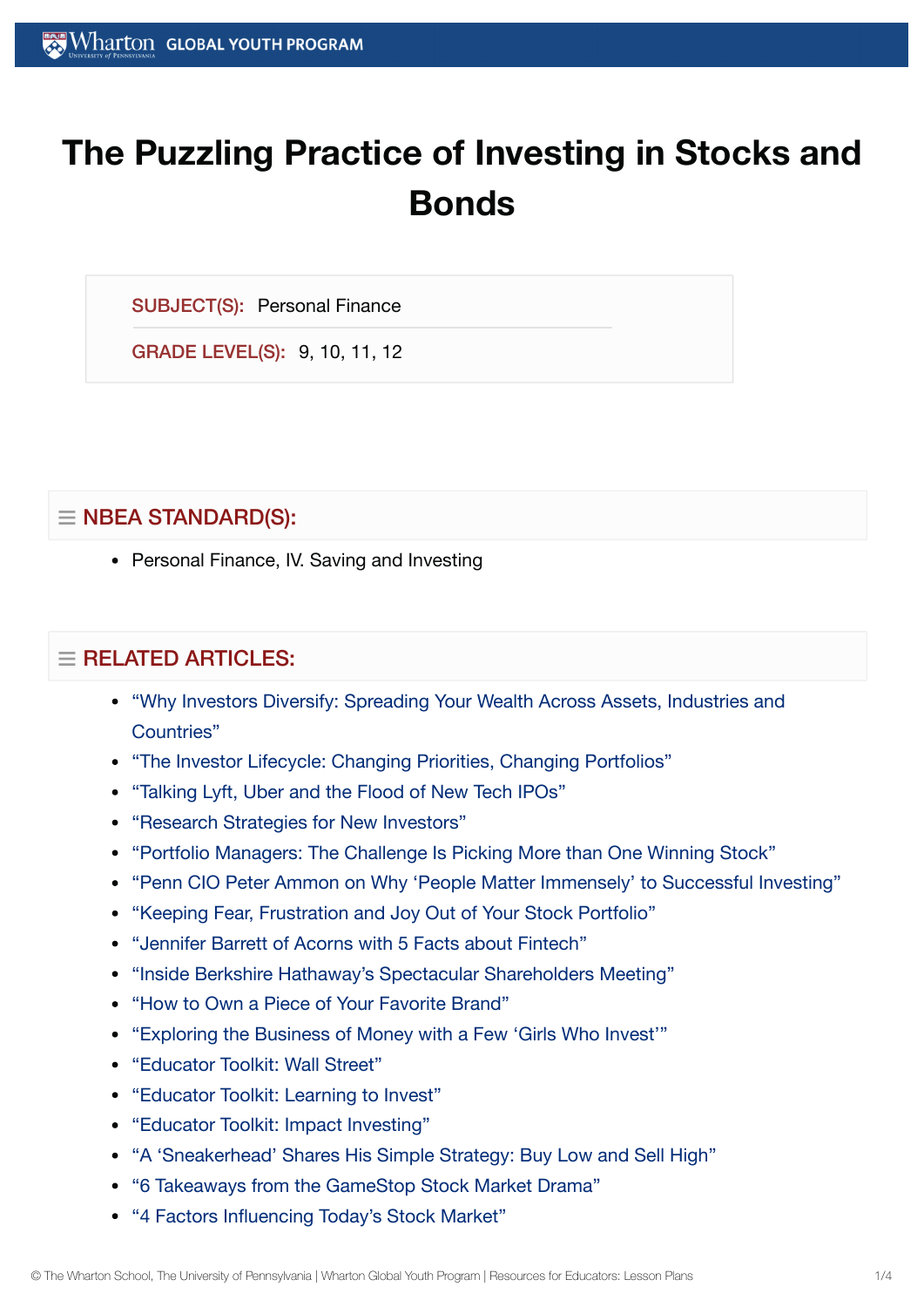#### **TOPIC/COMPETENCY**: Investing: Stocks and Bonds

#### **CEE National Standard**:

V Investing Standard 3 – (Grade 12)

#### **Jump\$tart National Standard**:

II Investing Standard 2-D: Evaluate investment alternatives

#### **Common Core State Standard**:

CCSS.ELA-LITERACY.RI.9-10.1

CCSS.ELA-LITERACY.W.9-10.4

**CONTENT STATEMENT**: Stocks and Bonds are common tools that investors use to build longterm wealth. While there is risk inherent in the purchase of these assets, stocks and bonds attract many of today's investor class.

**LEARNING OBJECTIVE**: Discuss reasons why people would want to invest in Stocks and Bonds; Explain the differences between these two investment tools.

**ESTIMATED TIME**: 50 minutes class time; 50+/- minute assessment at home

**MATERIALS NEEDED**: Internet access for instructor; Projector; Puzzle Piece Game print-outs: Apple [Stats Puzzle](https://globalyouth.wharton.upenn.edu/wp-content/uploads/2015/12/Apple-Stats-Puzzle-Piece-Game.pdf) Piece Game; Chipotle [Stats Puzzle](https://globalyouth.wharton.upenn.edu/wp-content/uploads/2015/12/Chipotle-Stats-Puzzle-Piece-Game.pdf) Piece Game; DQ [Stats Puzzle](https://globalyouth.wharton.upenn.edu/wp-content/uploads/2015/12/DQ-Stats-Puzzle-Piece-Game.pdf) Piece Game; GE [Stats Puzzle](https://globalyouth.wharton.upenn.edu/wp-content/uploads/2015/12/GE-Stats-Puzzle-Piece-Game.pdf) Piece Game; Twitter [Stats Puzzle](https://globalyouth.wharton.upenn.edu/wp-content/uploads/2015/12/Twitter-Stats-Puzzle-Piece-Game.pdf) Piece Game \*See instructor explanation and tasks in "Hook" activity ; printed copies (or access to digital versions) of the five recommended K@W articles about Stocks and Bonds included in this lesson.

**KEY VOCABULARY/TERMS**: [Bond](https://globalyouth.wharton.upenn.edu/glossary/bond/), Bear & Bull [Market](https://globalyouth.wharton.upenn.edu/glossary/bear_bull-market/), Blue Chip [Stock,](https://globalyouth.wharton.upenn.edu/glossary/blue-chip-stock/) Initial Public [Offering,](https://globalyouth.wharton.upenn.edu/glossary/initial-public-offering/) [Market](https://globalyouth.wharton.upenn.edu/glossary/market-crash/) Crash, [Stock](https://globalyouth.wharton.upenn.edu/glossary/stock/)

**WHY THIS MATTERS TO YOU NOW:** Teenagers may not realize they are consumers and spend a lot of money on branded merchandise. What if you took some of that money you spend on "Nike Shoes" or a "Starbucks Coffee" or skip the movies and invest in "Sony" ? Teens can become stockholders of a company and hold an asset (your stock shares) that could grow into an asset that you can sell for profit.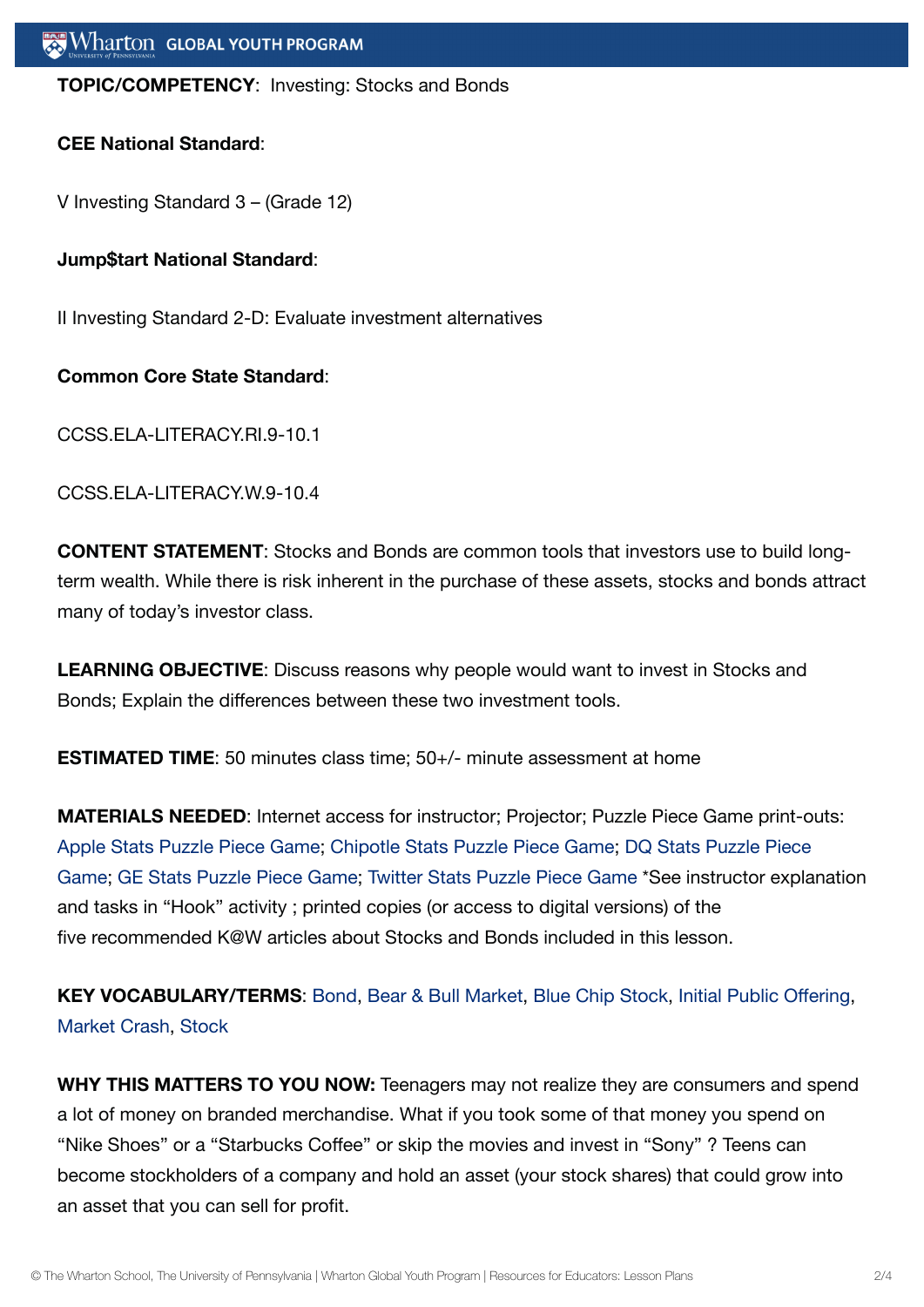#### **Activities: 5-10 minutes.**

- Motivational hook / activity Create interest in the material; Answer the question: "Why do I need or want to learn this material?"
	- Puzzle Piece Game
	- **Teacher Prep 5-7 minutes prior to class**
		- Task 1) Instructor will print off five puzzle pieces of Stock Data on five different colors of paper (1 company's stock per piece of paper is included in this lesson)
- Task 2) Cut up the paper into 5-6 large jagged pieces prior to the start of class
- Task 3) Place different colored pieces of paper on each desk in the room before students come in to class
- **Play the "Puzzle Piece Game"**
	- At the start of class, ask students to get up and walk around to "solve the puzzle".
	- Students will remain standing with their group while the instructor debriefs each of the puzzles and asks one student per group to share the data about the company stock in their puzzle pieces
- **Comprehension 20 minutes**
- Assign one of the following articles to each group of students who "connected" during the Puzzle Piece Game.
- Students will read their assigned article, talk in small groups about "informational text" and write down 5 bullet points for their group to share
- Debrief in whole class after students have read and collected info
	- [https://globalyouth.wharton.upenn.edu/articles/what-are-the-different](https://globalyouth.wharton.upenn.edu/articles/what-are-the-different-investment-choices-from-condos-to-gold-to-just-plain-cash/)investment-choices-from-condos-to-gold-to-just-plain-cash/
	- [https://globalyouth.wharton.upenn.edu/articles/introducing-latest-stock](https://globalyouth.wharton.upenn.edu/articles/introducing-latest-stock-market-debutante-twtr/)market-debutante-twtr/
	- [https://globalyouth.wharton.upenn.edu/articles/fb-files-for-an-initial-public](https://globalyouth.wharton.upenn.edu/articles/fb-files-for-an-initial-public-offering-2/)offering-2/
	- <https://globalyouth.wharton.upenn.edu/articles/groupon-goes-public/>